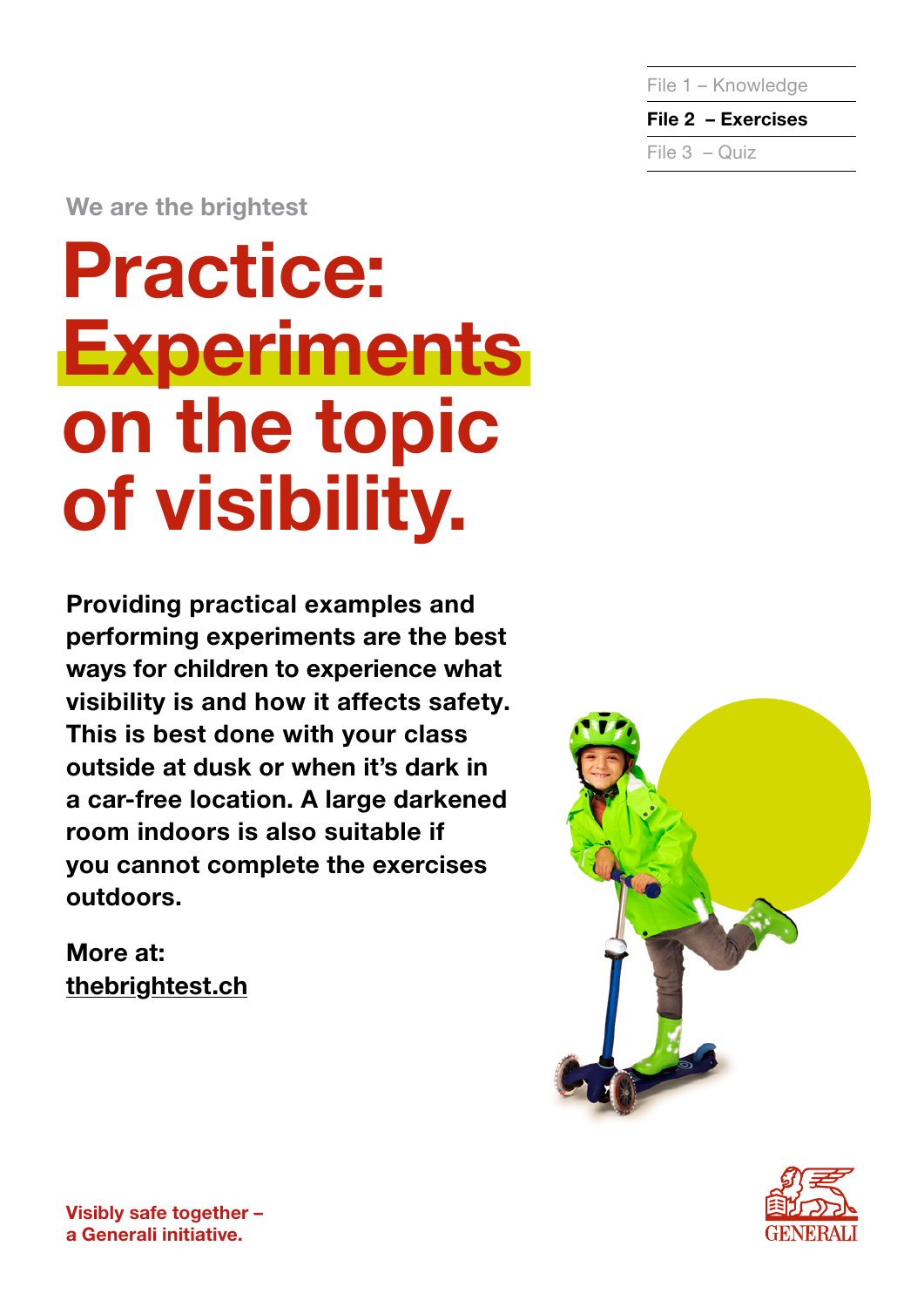### File 2

# Steal the spotlight

#### Exercise 1

## Visible from a distance.

Ask two groups of three children each to approach the rest of the class from a distance of no more than 150 metres.

Group 1 wears reflectors; group 2 does not.

Ask the class what they've noticed.

### Solution:

#### Reflectors make people visible sooner.

People who shine can be seen from a distance. Reflectors greatly increase your visibility. Other road users can see you four to five times earlier if you're wearing reflectors. This allows them to react early and take you into consideration.

#### Exercise 2

## **Reflectors** on your arms and legs.

Ask two groups of three children each to wear reflectors. One group wears them on their upper body only; the other one wears them on both arms and both legs. Again, they walk towards the class from a distance of 150 metres.

#### Ask the class which group stands out more.

### Solution: Movement with reflectors makes you stand out more.

Reflectors are especially effective where you move, i.e. on your arms and legs. This will make you stand out more and provide better protection.